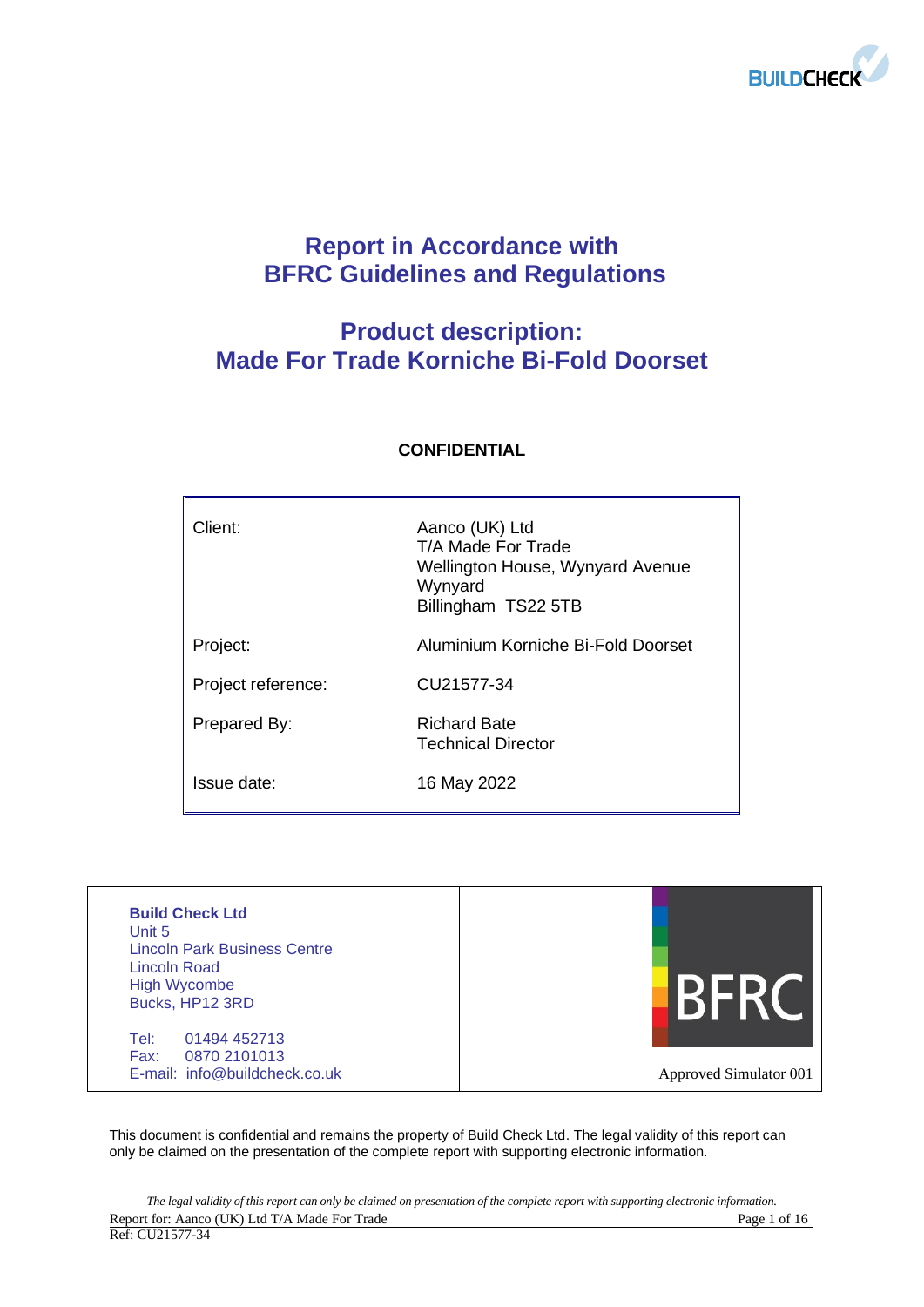

## **1 Introduction**

The U-value calculations of the Made For Trade, Korniche bi-fold doorset detailed below were commissioned by Ashley Gaunt of Made For Trade.

## **2 Validation of Program**

The BISCO 12.0 analysis software has been validated against proofs in Annex I (I1 to I10) of BS EN ISO 10077-2:2017.

## **3 Analysis Method**

The frame profile results detailed below are provided by computer simulation using BISCO 12.0 software program and BFRC guidelines and regulations.

## **4 Summary of Results**

A summary of results are detailed in the following sections. The details supplied for the analysis as well as all information required to verify the analysis can be found in the attached CD.

#### **4.1 Frame thermal transmittance (following the principles of BS EN ISO 10077-2)**

| <b>Frame Profile</b> | Frame Thermal Transmittance $(U_i)$ |
|----------------------|-------------------------------------|
| Head                 | 3.2 W/( $m^2$ -K)                   |
| Left Jamb            | $3.0 W/(m^2 \cdot K)$               |
| Right Jamb           | $3.2 W/(m^2 \cdot K)$               |
| <b>Threshold</b>     | $3.2 W/(m^2 \cdot K)$               |
| <b>Meeting Stile</b> | $2.9 W/(m^2 \cdot K)$               |

#### **4.2 Linear thermal transmittance (following the principles of BS EN ISO 10077-2)**

| <b>Frame Profile</b> | Linear Thermal Transmittance $(v)$ |
|----------------------|------------------------------------|
| Head                 | 0.024 W/(m·K)                      |
| Left Jamb            | 0.029 W/(m·K)                      |
| Right Jamb           | 0.024 W/(m·K)                      |
| Threshold            | 0.024 W/(m·K)                      |
| <b>Meeting Stile</b> | 0.051 W/(m·K)                      |

## **4.3 Centre pane U-Value of glazing calculated in accordance with BS EN 673.**

| <b>Glazing Unit</b>                              | Centre Pane U-value (U <sub>a</sub> ) |
|--------------------------------------------------|---------------------------------------|
| 4-18-6.8 Low-E 0.05 uncorrected emissivity (St   |                                       |
| Gobain Planitherm Total+), 90% Argon 10% Air     |                                       |
| filled, float outer pane (St Gobain Planiclear)  | 1.2 W/( $m^2$ ·K)                     |
| glazing unit with Superspacer Premium spacer bar |                                       |
| with 5mm hot melt butyl secondary seal.          |                                       |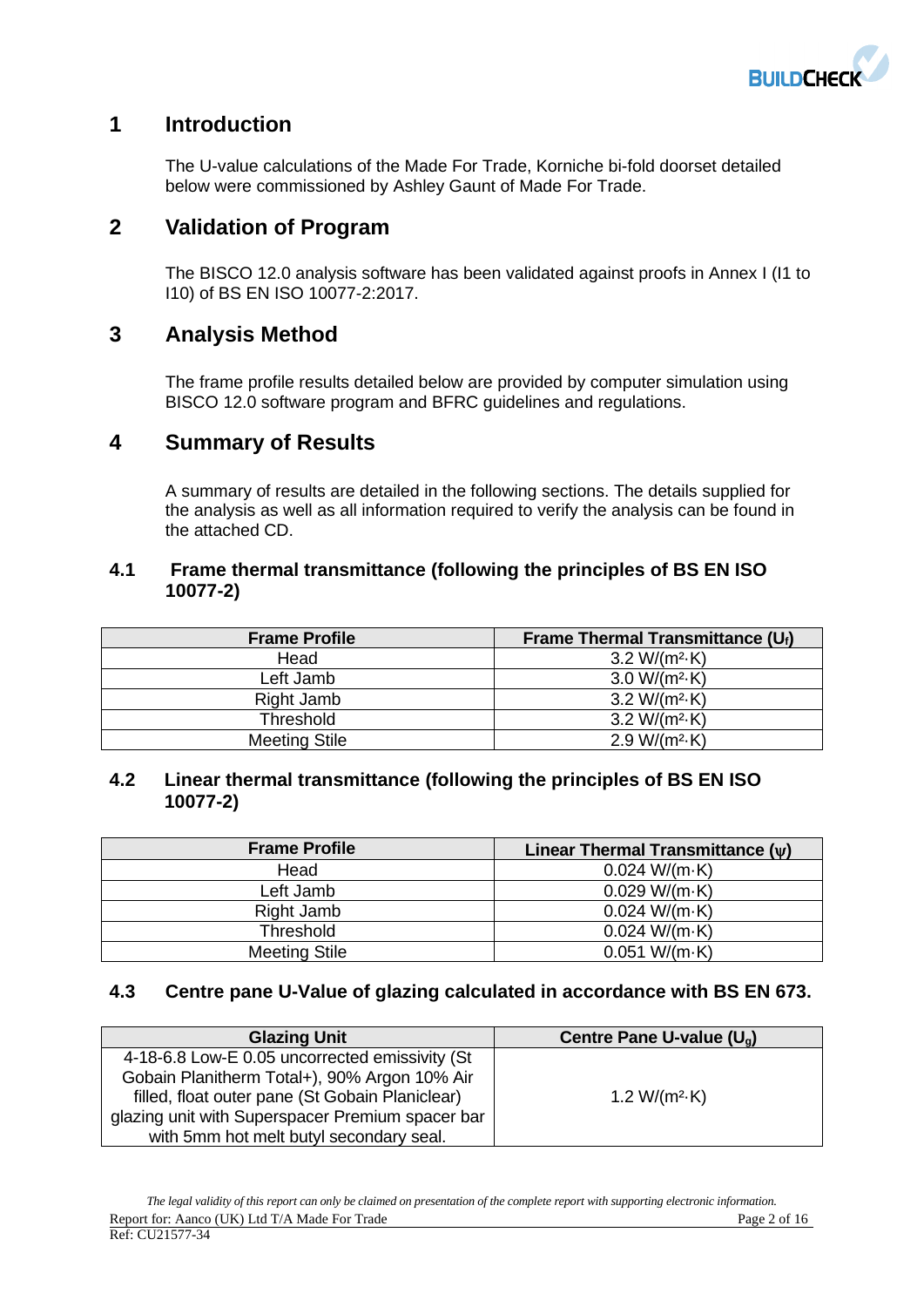

## **4.4 The thermal performance of the doorsets (UD) in accordance with BFRC guidelines and regulations:**

| <b>Korniche Frame Profile</b>                                                                                                                                                                                                                                                   | <b>Doorset U-Value</b> |
|---------------------------------------------------------------------------------------------------------------------------------------------------------------------------------------------------------------------------------------------------------------------------------|------------------------|
| Aluminium frame system with 4-18-6.8 Low-E 0.05<br>uncorrected emissivity (St Gobain Planitherm<br>Total+), 90% Argon 10% Air filled, float outer pane<br>(St Gobain Planiclear) glazing unit with<br>Superspacer Premium spacer bar with 5mm hot<br>melt butyl secondary seal. | 1.8 W/( $m^2$ -K)      |

## **4.6 The Effective L<sup>50</sup> in accordance with BFRC guidelines and regulations:**

| <b>Frame Profile</b>      | Effective $L_{50}$     |
|---------------------------|------------------------|
| Air permeability at 50 pa | $0.00 W/(m^2 \cdot K)$ |

## **4.7 Total solar energy transmittance (g) in accordance with EN 410**

| <b>Korniche Frame Profile</b>                       | <b>g</b> doorset |
|-----------------------------------------------------|------------------|
| Aluminium frame system with 4-18-6.8 Low-E 0.05     |                  |
| uncorrected emissivity (St Gobain Planitherm        |                  |
| Total+), 90% Argon 10% Air filled, float outer pane | 0.47             |
| (St Gobain Planiclear) glazing unit with            |                  |
| Superspacer Premium spacer bar with 5mm hot         |                  |
| melt butyl secondary seal.                          |                  |

## **5.0 BFRC Rating**

## **5.1 Made For Trade Korniche Bi-Fold doorset system**

| <b>Korniche Frame Profile</b>                       | Rating           |
|-----------------------------------------------------|------------------|
| Aluminium frame system with 4-18-6.8 Low-E 0.05     |                  |
| uncorrected emissivity (St Gobain Planitherm        |                  |
| Total+), 90% Argon 10% Air filled, float outer pane | - 19             |
| (St Gobain Planiclear) glazing unit with            | (Rating Scale C) |
| Superspacer Premium spacer bar with 5mm hot         |                  |
| melt butyl secondary seal.                          |                  |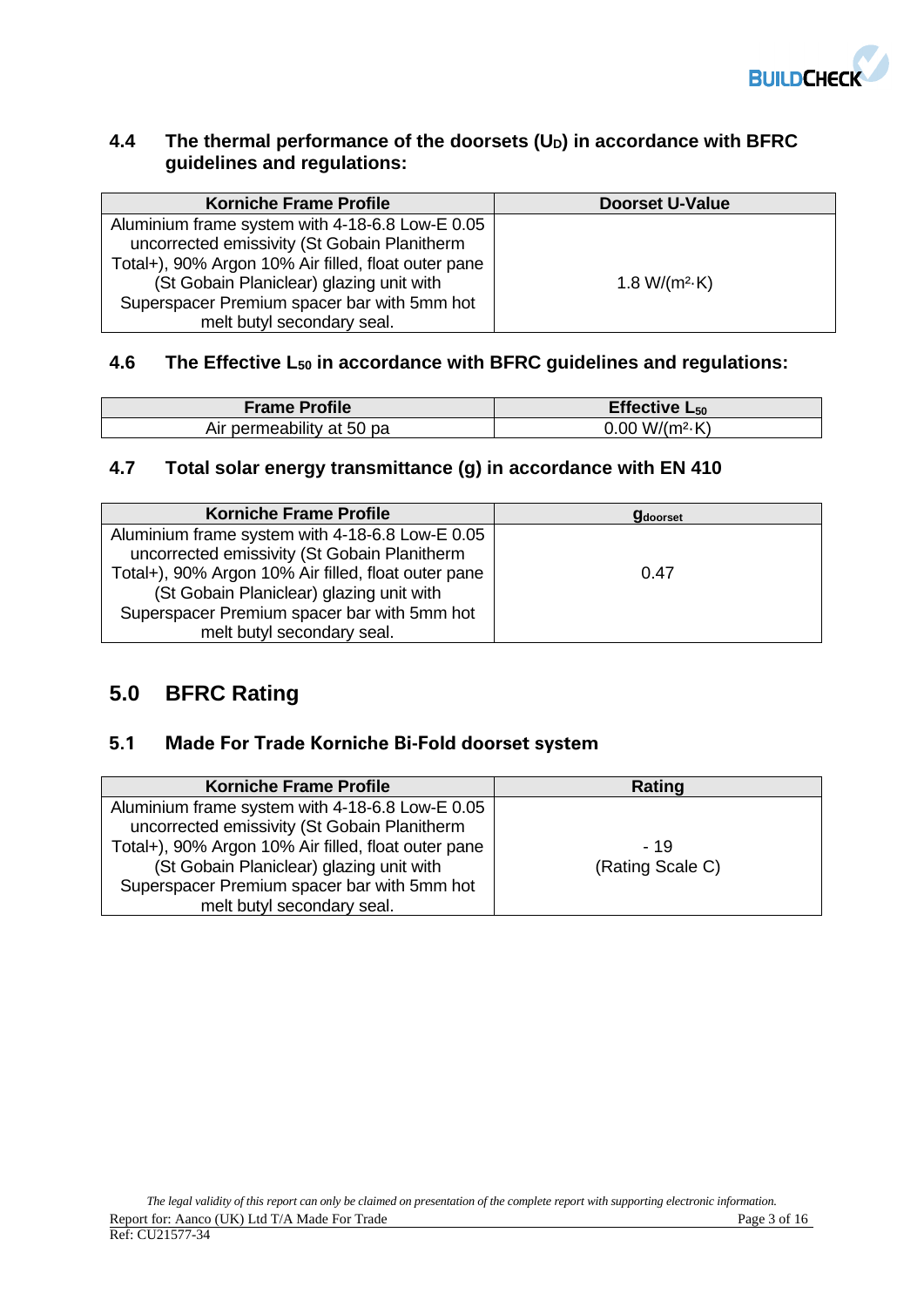

## **6.0 Authorisation**

|            | Prepared by:              |
|------------|---------------------------|
| Signature: | lichard hote              |
| Name:      | <b>Richard Bate</b>       |
| Title:     | <b>Technical Director</b> |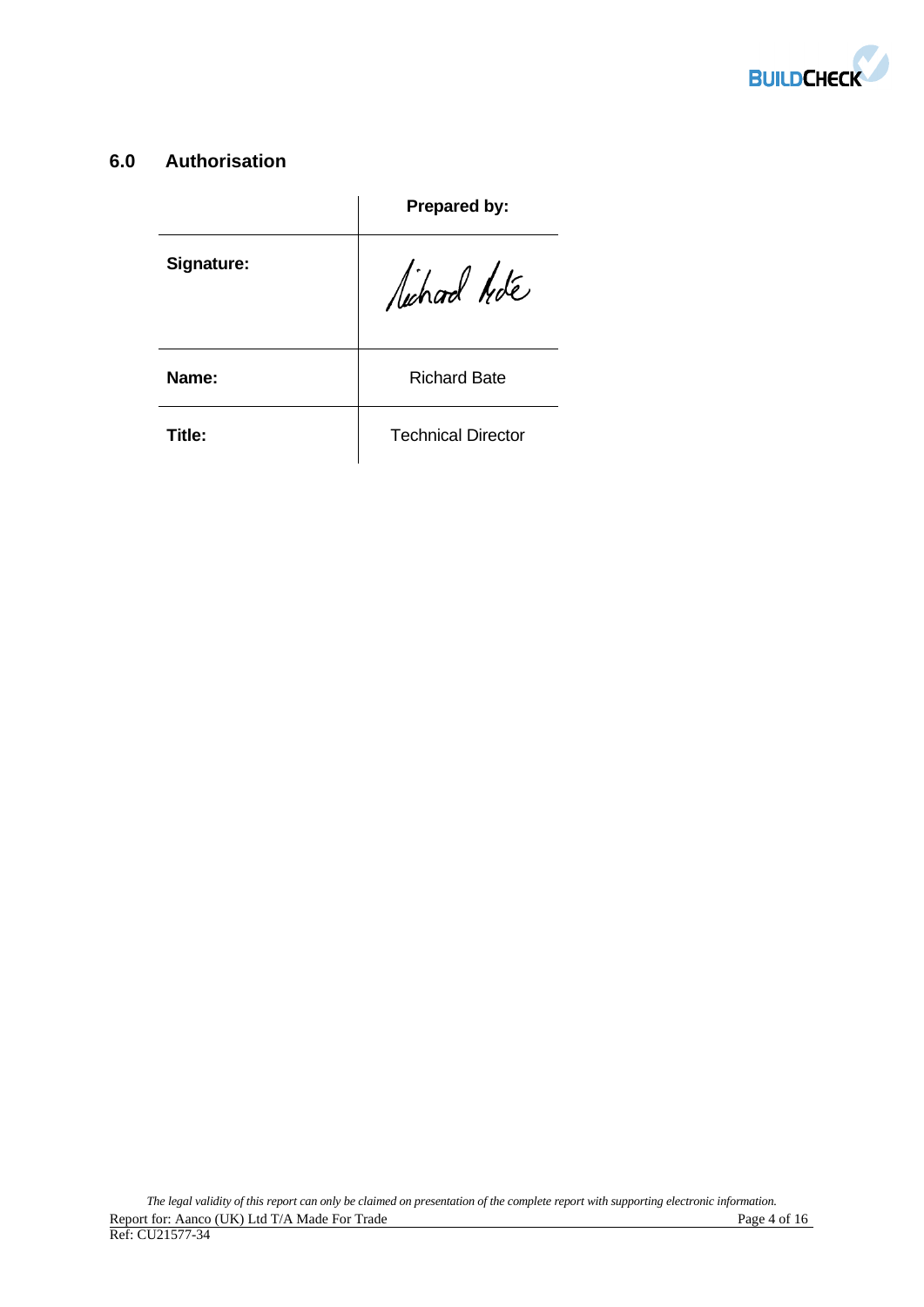

# **Technical Specification**

| <b>Profiles</b>         | Ref. No. | <b>Material Type/Manufacturer's</b><br><b>Name &amp; Density (Timber only)</b> | Dimensions (Height &<br>Width)                         |
|-------------------------|----------|--------------------------------------------------------------------------------|--------------------------------------------------------|
| Head                    | A-04105  | Made For Trade, thermally broken<br>aluminium                                  | Outer frame - 56mm x 84mm<br>$Sash - 60mm \times 75mm$ |
| Left Jamb               | A-04104  | Made For Trade, thermally broken<br>aluminium                                  | Outer frame - 56mm x 84mm<br>$Sash - 82mm \times 83mm$ |
| Right Jamb              | A-04103  | Made For Trade, thermally broken<br>aluminium                                  | Outer frame - 56mm x 84mm<br>$Sash - 60mm \times 75mm$ |
| Threshold               | A-04114  | Made For Trade, thermally broken<br>aluminium                                  | Outer frame - 56mm x 84mm<br>$Sash - 60mm \times 75mm$ |
| Meeting<br><b>Stile</b> | A-04117  | Made For Trade, thermally broken<br>aluminium                                  | 60mm x 75mm                                            |

| <b>Glazing Component</b>                                                    | <b>Specification</b>                                      |
|-----------------------------------------------------------------------------|-----------------------------------------------------------|
| Overall sealed unit:<br>1. Thickness (mm)                                   | 1.28.8mm                                                  |
| <b>Outer pane</b><br>1. Thickness (mm)<br>2. Manufacturer<br>3. Description | 1.4mm<br>2. St Gobain<br>3. Planiclear                    |
| Inner pane:<br>1. Thickness<br>2. Manufacturer<br>3. Description            | 1.6.8mm<br>2. St Gobain<br>3. Laminated Planitherm Total+ |
| Spacer bar:<br>1. Manufacturer<br>2. Description                            | 1. Edgetech<br>2. Superspacer Premium                     |
| Cavity<br>1. Distance (mm)<br>2. Gas %                                      | 1.18mm<br>2. Argon 90% Air 10%                            |
| <b>Edge seal</b><br>1. Manufacturer<br>2. Description                       | 1. N/A<br>2. 5mm hot melt butyl secondary seal            |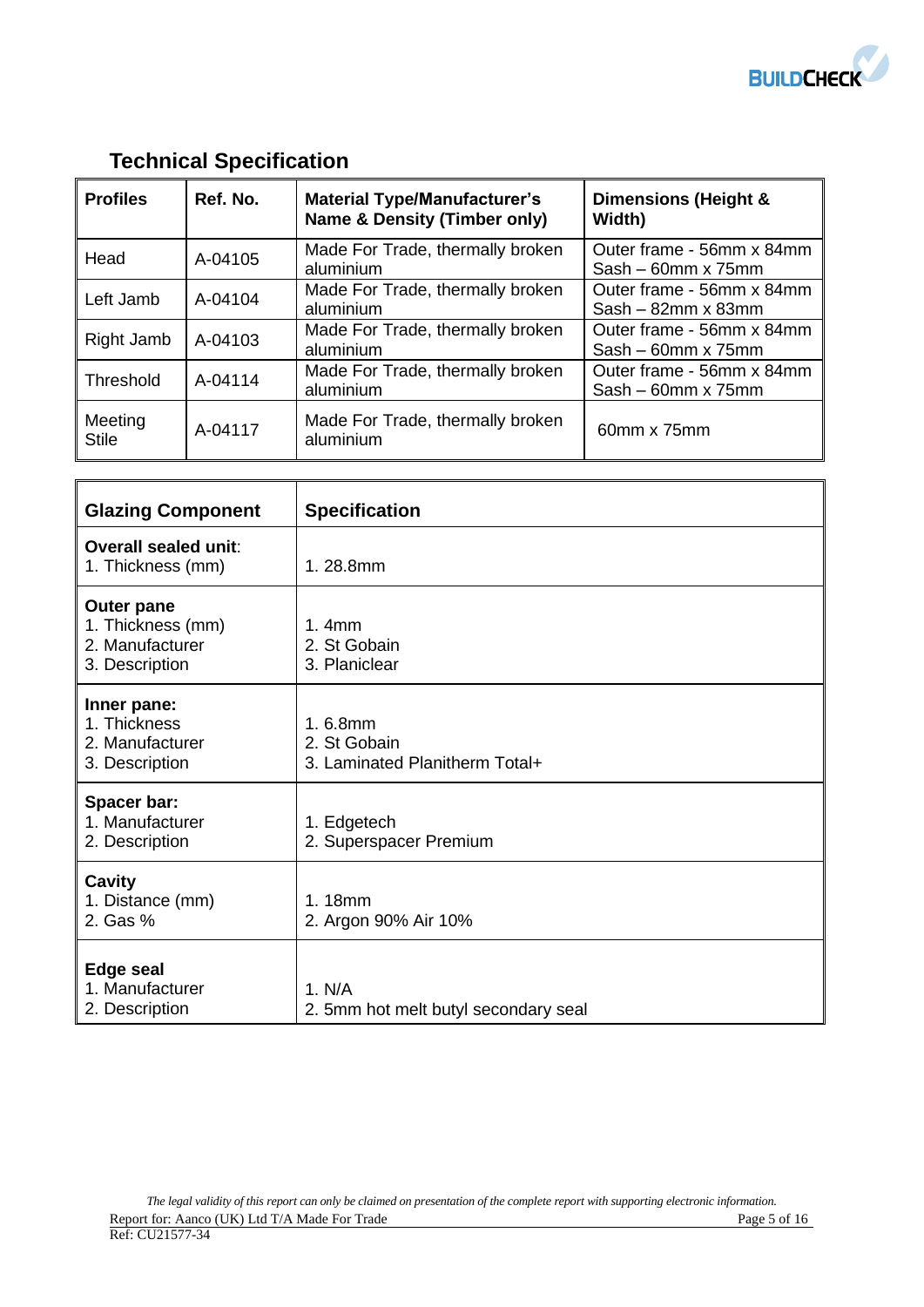

#### **Additional Notes**

Air leakage data is taken from Build Check Test report ref. W22208-1 dated May 2022 (data at 50Pa pressure  $= 0.05$ ).

Solar heat gain figures are calculated from g-values supplied by the product manufacturer from EN 410 calculations for the glass units used in this simulation. The value used is 0.72.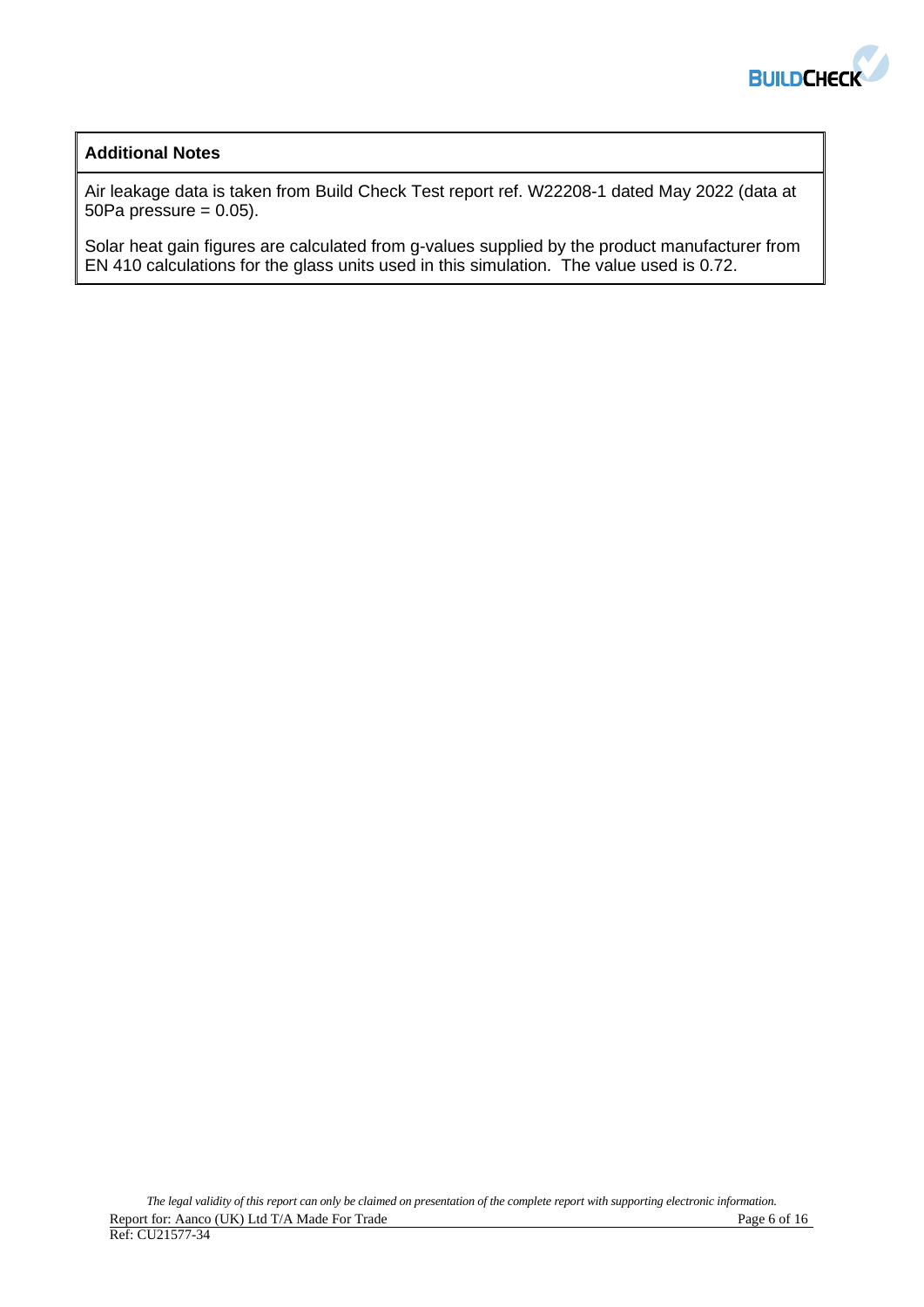

## **BFRC Spreadsheet**

|                                                                    | Sample Style: Bifolding door       |                    |                                 |                                          | Report Number:                                                                                                      |                              | U21577-34                                         |                                  |                     |                                          | Issue 2.3: 04/01/2016 |                                              |
|--------------------------------------------------------------------|------------------------------------|--------------------|---------------------------------|------------------------------------------|---------------------------------------------------------------------------------------------------------------------|------------------------------|---------------------------------------------------|----------------------------------|---------------------|------------------------------------------|-----------------------|----------------------------------------------|
|                                                                    |                                    | F1                 | F <sub>10</sub>                 |                                          | Report Date:                                                                                                        |                              | <b>22 April 2022</b>                              |                                  |                     |                                          |                       |                                              |
|                                                                    | F <sub>2</sub>                     | F <sub>2</sub>     | F11                             |                                          | Project Details:                                                                                                    |                              |                                                   | <b>Aluminium Bi-fold Doorset</b> |                     |                                          |                       |                                              |
| 오보<br>$l_d$                                                        | $2 - 7$<br>E                       |                    | 문문                              | 웺운                                       | THIS SPREADSHEET IS THE PROPERTY OF THE BFRC AND CAN ONLY<br>BE USED IN CONJUNCTION WITH A BFRC LICENCE APPLICATION |                              |                                                   |                                  |                     |                                          |                       |                                              |
|                                                                    |                                    |                    |                                 |                                          |                                                                                                                     |                              |                                                   |                                  |                     |                                          |                       |                                              |
|                                                                    |                                    |                    |                                 |                                          | <b>Input Values:</b>                                                                                                |                              |                                                   |                                  |                     |                                          |                       |                                              |
|                                                                    |                                    |                    |                                 |                                          | Yellow input, green intermediary, blue finals                                                                       |                              |                                                   |                                  |                     | X DP is no.of decimal places to enter    |                       |                                              |
|                                                                    | F <sub>5</sub>                     | F5                 | F <sub>14</sub>                 |                                          |                                                                                                                     |                              |                                                   |                                  |                     |                                          |                       |                                              |
|                                                                    | F <sub>6</sub>                     | F <sub>6</sub>     | F <sub>15</sub>                 |                                          | Parameter<br>Total door height ODP                                                                                  |                              |                                                   |                                  |                     | Symbol                                   | 2180                  | Units<br>mm                                  |
|                                                                    | $\frac{1}{3}b_d$                   | $rac{1}{3}b_d$     | $\frac{1}{3}b_d$                |                                          | Total door width ODP                                                                                                |                              |                                                   |                                  |                     | $l_d$<br>b <sub>i</sub>                  | 2500                  | mm                                           |
|                                                                    |                                    | $b_d$              |                                 |                                          |                                                                                                                     |                              |                                                   |                                  |                     |                                          |                       |                                              |
| Blue line illustrates opening light length (air leakage)           |                                    |                    |                                 |                                          |                                                                                                                     |                              |                                                   |                                  |                     |                                          |                       |                                              |
|                                                                    |                                    |                    |                                 |                                          |                                                                                                                     |                              |                                                   |                                  | Frame               | Gasket<br>protrusion.                    | Frame with            | <b>Total</b> frame                           |
|                                                                    |                                    | Frame offset:      | <b>No</b>                       |                                          | Frame dimensions: All frame values to nearest mm,                                                                   | gaskets to nearest 0.1mm     |                                                   |                                  | height, b           | $b_{gt}$                                 | gasket                |                                              |
|                                                                    |                                    |                    |                                 |                                          |                                                                                                                     |                              |                                                   |                                  |                     |                                          |                       |                                              |
| Nominal 4mm etc to ODP, others 1DP                                 |                                    |                    |                                 |                                          |                                                                                                                     |                              |                                                   |                                  | (mm)                | (mm)                                     | (mm)                  | (mm)                                         |
| <b>Glazing dimensions and properties:</b>                          |                                    |                    |                                 |                                          | F1 + F2 L&M head rail                                                                                               |                              | F1 left fixed head                                |                                  | 56                  | n/a                                      | 56.0                  | 106                                          |
| Thickness of pane 1                                                |                                    |                    | $\overline{4}$<br>18            | mm<br>mm                                 |                                                                                                                     |                              | F2 left opening head<br>F3 left fixed jamb        |                                  | 50<br>56            | 0.0<br>n/a                               | 50.0<br>56.0          |                                              |
| Pane 1/2 distance                                                  |                                    |                    |                                 |                                          | F3 + F4 left jamb                                                                                                   |                              |                                                   |                                  |                     |                                          |                       | 110                                          |
|                                                                    | Gas fill (1/2)                     |                    | 6.8                             | Argon 90%<br>mm                          |                                                                                                                     |                              | F4 left opening jamb<br>F5 left opening threshold |                                  | 54<br>50            | 0.0<br>0.0                               | 54.0<br>50.0          |                                              |
| Thickness of pane 2<br>Complete next 3 cells for TG IGU            |                                    |                    |                                 |                                          | F5 + F6 L&M threshold                                                                                               |                              | F6 left fixed threshold                           |                                  | 56                  | n/a                                      | 56.0                  | 106                                          |
|                                                                    |                                    |                    |                                 | mm                                       |                                                                                                                     |                              |                                                   |                                  |                     | 0.0                                      |                       |                                              |
| Pane 2/3 distance                                                  | Gas fill (2/3)                     |                    |                                 |                                          | F7 Meeting Stile                                                                                                    |                              | F7 Meeting Stile                                  |                                  | 132                 | 0.0                                      | 132.0                 |                                              |
| Thickness of pane 3                                                |                                    |                    |                                 | mm                                       |                                                                                                                     |                              | F8 bi-fold opener                                 |                                  | 60                  | 0.0                                      | 60.0                  |                                              |
| Glazing Trans. - 3DP                                               |                                    | U                  | 1.204                           | W/(m <sup>2</sup> ·K)                    | F8 + F9 Meeting stile                                                                                               |                              | F9 opener                                         |                                  | 72                  | 0.0                                      | 72.0                  | 132                                          |
| g-value - 2DP                                                      |                                    | g                  | 0.72                            |                                          |                                                                                                                     |                              | F10 right fixed head                              |                                  | 56                  | n/a                                      | 56.0                  |                                              |
|                                                                    |                                    |                    |                                 |                                          | F10 + F11 right head rail                                                                                           |                              | F11 right opening head                            |                                  | 50                  | 0.0                                      | 50.0                  | 106                                          |
| Thermal transmittance of door from hot box test                    |                                    |                    |                                 |                                          |                                                                                                                     |                              | F12 right opening jamb                            |                                  | 50                  | 0.0                                      | 50.0                  |                                              |
|                                                                    |                                    | $U_d$ . 2DP        |                                 | W/(m <sup>2</sup> ·K)                    | F12 + F13 right jamb                                                                                                |                              | F13 right fixed jamb                              |                                  | 56                  | n/a                                      | 56.0                  | 106                                          |
|                                                                    |                                    |                    |                                 |                                          |                                                                                                                     |                              | F14 right opening threshold                       |                                  | 50                  | 0.0                                      | 50.0                  |                                              |
| <b>Door Dimensions:</b>                                            |                                    |                    |                                 | Area                                     | F14 + F15 R threshold                                                                                               |                              | F15 right fixed threshold                         |                                  | 56                  | n/a                                      | 56.0                  | 106                                          |
|                                                                    |                                    |                    | No gasket                       | With gasket                              | <b>Recession depth</b>                                                                                              |                              | F6 & F15:                                         |                                  |                     | n/a                                      |                       |                                              |
|                                                                    | Length                             | Width              | (for U-value)                   | (for g-value)                            |                                                                                                                     | Total gasket area            |                                                   |                                  |                     | $\mathbf 0$                              |                       |                                              |
| Section                                                            | (m)                                | (m)                | (m <sup>2</sup> )               | (m <sup>2</sup> )                        |                                                                                                                     |                              |                                                   |                                  |                     |                                          |                       |                                              |
| Left Sliding light                                                 | 1.9680                             | 0.6573             | 1.2936                          | 1.2936                                   | Where a $U_d$ value from hot box testing is available, no $L_f^{2D}$ or $L_{\psi}^{2D}$ values need to be entered   |                              |                                                   |                                  |                     |                                          |                       |                                              |
| Middle Sliding light                                               | 1.9680                             | 0.7073             | 1.3920                          | 1.3920                                   | Frame conductance:                                                                                                  |                              |                                                   |                                  |                     | All L values to 4DP. All b values to ODP |                       |                                              |
| Right Opening light                                                | 1.9680                             | 0.6553             | 1.2897                          | 1.2897                                   |                                                                                                                     |                              |                                                   | $W/(m \cdot K)$                  | $b_{p}$ (mm)        |                                          | $W/(m \cdot K)$       | $b_q$ (mm)                                   |
|                                                                    |                                    | Total glazing, A   | 3.9754                          | 3.9754                                   | F1 + F2 L&M head rail                                                                                               |                              |                                                   | 0.5330                           | 190                 |                                          | 0.5940                | 190                                          |
| Frame                                                              | (m)                                | (m)                | (m <sup>2</sup> )               | (m <sup>2</sup> )                        | F3 + F4 left jamb                                                                                                   |                              |                                                   | 0.5240                           | 190                 |                                          | 0.5900                | 190                                          |
| F <sub>1</sub>                                                     | 1.6667                             | 0.0560             | 0.0918                          | 0.0918                                   | F5 + F6 L&M threshold                                                                                               |                              |                                                   | 0.5320                           | 190                 |                                          | 0.5930                | 190                                          |
| F <sub>2</sub>                                                     | 1.6107                             | 0.0500             | 0.0744                          | 0.0744                                   | F7 Meeting Stile                                                                                                    |                              | $L_f^{2D}$                                        | 0.7600                           | 380                 | $L\,\varphi^{\rm 2D}$                    | 0.8860                | 380                                          |
| F <sub>3</sub>                                                     | 2.1800                             | 0.0560             | 0.1189                          | 0.1189                                   | F8 + F9 Meeting stile                                                                                               |                              |                                                   | 0.7600                           | 380                 |                                          | 0.8860                | 380                                          |
| F4                                                                 | 2.0680                             | 0.0540             | 0.1090                          | 0.1090                                   | F10 + F11 right head rail                                                                                           |                              |                                                   | 0.5330                           | 190                 |                                          | 0.5940                | 190                                          |
| F <sub>5</sub>                                                     | 1.6107                             | 0.0500             | 0.0744                          | 0.0744                                   | F12 + F13 right jamb                                                                                                |                              |                                                   | 0.5300                           | 190                 |                                          | 0.5910                | 190                                          |
| F6                                                                 | 1.6667                             | 0.0560             | 0.0918                          | 0.0918                                   | F14 + F15 R threshold                                                                                               |                              |                                                   | 0.5320                           | 190                 |                                          | 0.5930                | 190                                          |
| F7                                                                 | 2.0680                             | 0.1320             | 0.2664                          | 0.2664                                   |                                                                                                                     |                              |                                                   |                                  |                     |                                          |                       |                                              |
| F <sub>8</sub><br>F9                                               | 2.0680<br>2.0680                   | 0.0600<br>0.0720   | 0.1211<br>0.1453                | 0.1211<br>0.1453                         | Frame:                                                                                                              | Frame widths<br>(no gaskets) | Frame<br>U-value,                                 | Frame areas<br>(no gaskets)      | Frame<br>heat flow. | Linear                                   | Linear<br>length,     | Junction<br>Heat flow.                       |
| F10                                                                | 0.8333                             | 0.0560             | 0.0451                          | 0.0451                                   |                                                                                                                     | в,                           | $U_f$                                             | $A_{f}$                          | HU                  | trans,<br>$\psi$                         | $I_g$                 | $H\psi$                                      |
| F11                                                                | 0.7773                             | 0.0500             | 0.0358                          | 0.0358                                   | Section                                                                                                             | (m)                          | $(W/(m^2 \cdot K))$                               | (m <sup>2</sup> )                | (W/K)               | $(W/(m \cdot K))$                        | (m)                   | (W/K)                                        |
| F12                                                                | 2.0680                             | 0.0500             | 0.1009                          | 0.1009                                   | F1 + F2 L&M head rail                                                                                               | 0.1060                       | 3.2230                                            | 0.1661                           | 0.5355              | 0.0236                                   | 1.3647                | 0.0322                                       |
| F13                                                                | 2.1800                             | 0.0560             | 0.1189                          | 0.1189                                   | F3 + F4 left jamb                                                                                                   | 0.1100                       | 3.0239                                            | 0.2279                           | 0.6892              | 0.0286                                   | 1.9680                | 0.0563                                       |
| F14                                                                | 0.7773                             | 0.0500             | 0.0358                          | 0.0358                                   | F5 + F6 L&M threshold                                                                                               | 0.1060                       | 3.2135                                            | 0.1661                           | 0.5339              | 0.0236                                   | 1.3647                | 0.0322                                       |
| F15                                                                | 0.8333                             | 0.0560             | 0.0451                          | 0.0451                                   | F7 Meeting Stile                                                                                                    | 0.1320                       | 2.8581                                            | 0.2664                           | 0.7613              | 0.0512                                   | 1.9680                | 0.1008                                       |
|                                                                    |                                    | <b>Total Frame</b> | 1.4746                          | 1.4746                                   | F8 + F9 Meeting stile                                                                                               | 0.1320                       | 2.8581                                            | 0.2664                           | 0.7613              | 0.0512                                   | 1.9680                | 0.1008                                       |
|                                                                    |                                    | Total door, Ad     | 5.4500                          | 5.4500                                   | F10 + F11 right head rail                                                                                           | 0.1060                       | 3.2230                                            | 0.0809                           | 0.2608              | 0.0236                                   | 0.6553                | 0.0155                                       |
|                                                                    | Percentage left light glass area   |                    | 23.74%                          | 23.74%                                   | $F12 + F13$ right jamb                                                                                              | 0.1060                       | 3.1947                                            | 0.2198                           | 0.7023              | 0.0236                                   | 1.9680                | 0.0465                                       |
|                                                                    | Percentage middle light glass area |                    | 25.54%                          | 25.54%                                   | F14 + F15 R threshold                                                                                               | 0.1060                       | 3.2135                                            | 0.0809                           | 0.2600              | 0.0236                                   | 0.6553                | 0.0155                                       |
|                                                                    | Percentage right light glass area  |                    | 23.66%                          | 23.66%                                   |                                                                                                                     |                              | Totals                                            | 1.4746                           | 4.5044              |                                          | Total                 | 0.3997                                       |
|                                                                    | Percentage glass area (total)      |                    | 72.94%                          | 72.94%                                   |                                                                                                                     |                              |                                                   |                                  |                     |                                          |                       |                                              |
|                                                                    |                                    |                    |                                 |                                          | Other parameters:                                                                                                   |                              |                                                   |                                  |                     | Panel thickness, $d_p = d_g =$           | 0.0288                | m                                            |
| Solar Factor, g-value:                                             |                                    |                    | $F_d$                           | 0.9                                      | 0.035<br>$\lambda_p =$                                                                                              | $W/(m-K)$                    | $R_{se} =$                                        | 0.04                             | $m^2$ -K /W         | $R_{se} =$                               | 0.13                  | $m^2$ -K /W                                  |
|                                                                    |                                    |                    | $g_d$                           | 0.47                                     | $R_p =$<br>0.8229                                                                                                   | $m^2$ -K /W                  | $R_{tot} =$                                       | 0.9929                           | $m^2$ -K /W         | $U_p =$                                  | 1.0072                | W/(m <sup>2</sup> ·K)                        |
|                                                                    |                                    |                    |                                 |                                          |                                                                                                                     |                              |                                                   |                                  |                     |                                          |                       |                                              |
|                                                                    | No bars; or attached bars          |                    | 1.78                            |                                          | Air Leakage loss:                                                                                                   |                              |                                                   |                                  |                     |                                          |                       |                                              |
| $U_{door}$                                                         | Single cross bar in IGU            |                    | 1.9                             | $W/(m^2 \cdot K)$                        | Air leakage at 50 Pa per hour & per unit length of opening light (BS 6375-1) - 2DP                                  |                              |                                                   |                                  |                     |                                          | 0.05                  | $m^{3}/(m \cdot h)$                          |
|                                                                    | Multiple cross bar in IGU          |                    | 2.0                             |                                          | Opening light length                                                                                                | 13.0480                      | m                                                 |                                  |                     | Total air leakage                        | 0.652                 | $m^3/h$                                      |
|                                                                    | Glazing bar (Georgian bar)         |                    | 2.2                             |                                          | $L_{51}$                                                                                                            | 0.12                         | $m^3/(m^2 \cdot h)$                               |                                  |                     | Heat $loss = 0.0165$ L <sub>5</sub>      | 0.00                  | $W/(m^2 \cdot K)$                            |
|                                                                    |                                    |                    |                                 |                                          |                                                                                                                     |                              |                                                   |                                  |                     |                                          |                       |                                              |
| <b>Energy Window</b><br><b>BFRC Rating =</b><br><b>BFRC Rating</b> |                                    |                    |                                 |                                          |                                                                                                                     |                              |                                                   |                                  | $-18.61$            |                                          |                       |                                              |
|                                                                    |                                    |                    |                                 | kWh/(m <sup>2</sup> ·yr)<br>Energy Index |                                                                                                                     |                              |                                                   |                                  |                     |                                          |                       |                                              |
|                                                                    |                                    |                    |                                 |                                          | 218.6 $g_{door}$ - 68.5 x ( $U_{door}$ + Effective L <sub>50</sub> ) =                                              |                              |                                                   |                                  |                     |                                          |                       |                                              |
|                                                                    |                                    | $\geq 20$          |                                 | $(A) +$                                  | Climate zone is:                                                                                                    |                              |                                                   |                                  |                     | <b>UK</b>                                |                       |                                              |
| -19                                                                |                                    |                    | >10 to 20                       | $\overline{A}$                           |                                                                                                                     |                              |                                                   |                                  |                     |                                          |                       |                                              |
|                                                                    |                                    |                    | $0$ to $< 10$<br>$-10$ to $< 0$ | $\omega$                                 | Thermal transmittance, W/(m <sup>2</sup> ·K)                                                                        |                              |                                                   |                                  | $U_{dool}$          | 1.8                                      |                       | <b>BFRC</b>                                  |
| Window Rating                                                      |                                    |                    | $-20$ to $< -10$                | B)<br>✔                                  | Solar factor                                                                                                        |                              |                                                   |                                  | $g$ <sub>dool</sub> | 0.47                                     |                       |                                              |
| C                                                                  |                                    |                    | $-30$ to $< -20$                | $\mathsf{c}$<br>D.                       | Door air leakage heat loss, W/(m <sup>2</sup> ·K)                                                                   |                              |                                                   |                                  | $L_{factor}$        | 0.00                                     |                       | <b>BFRC Certified</b><br><b>Simulator No</b> |

*The legal validity of this report can only be claimed on presentation of the complete report with supporting electronic information.*  Report for: Aanco (UK) Ltd T/A Made For Trade Page 7 of 16 Ref: CU21577-34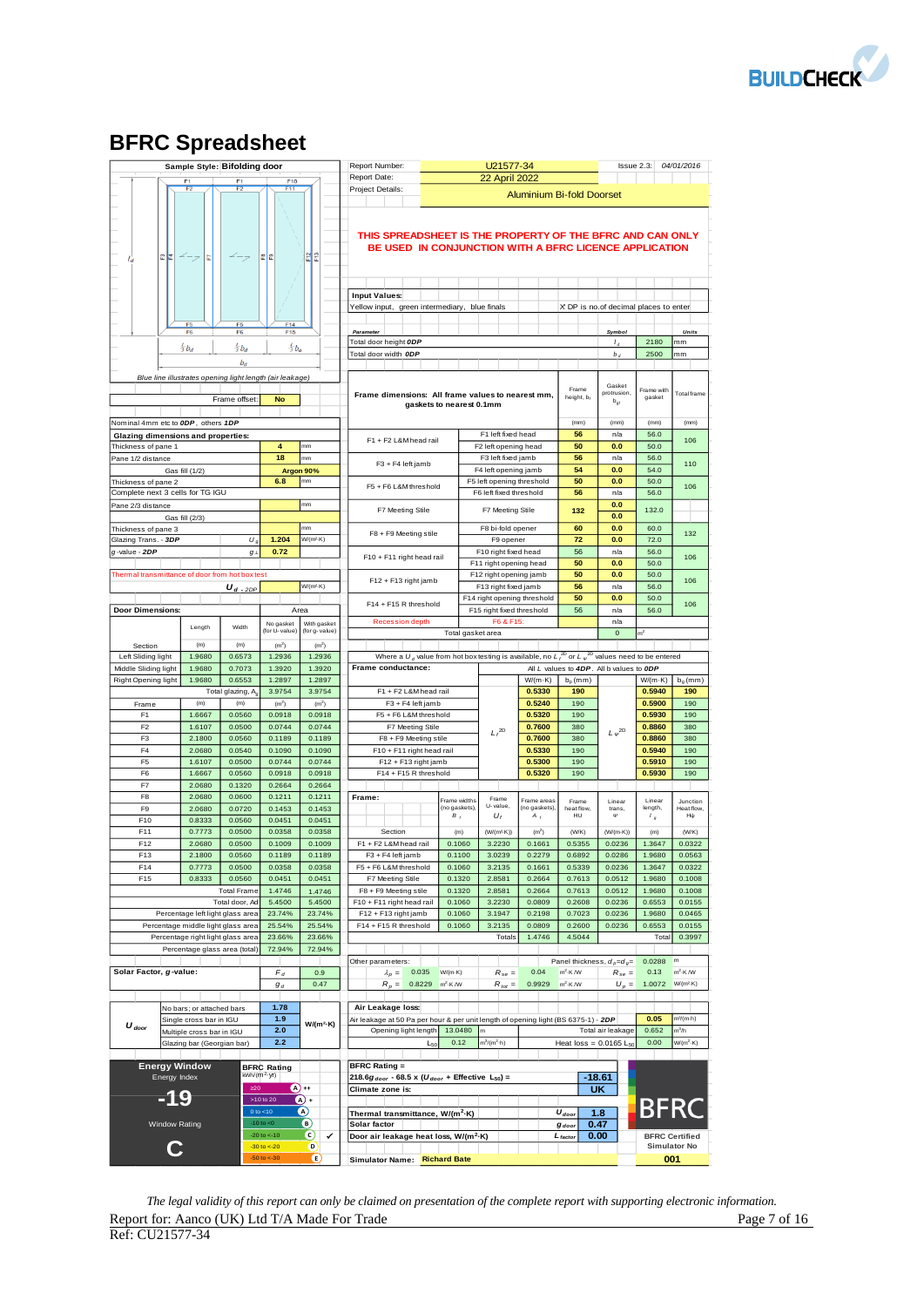

## **BS EN 673 Spreadsheet**



2 1.204 0.65 0.0277 15

Version 12 18/06/2015. Calculations according to BS EN 673:2011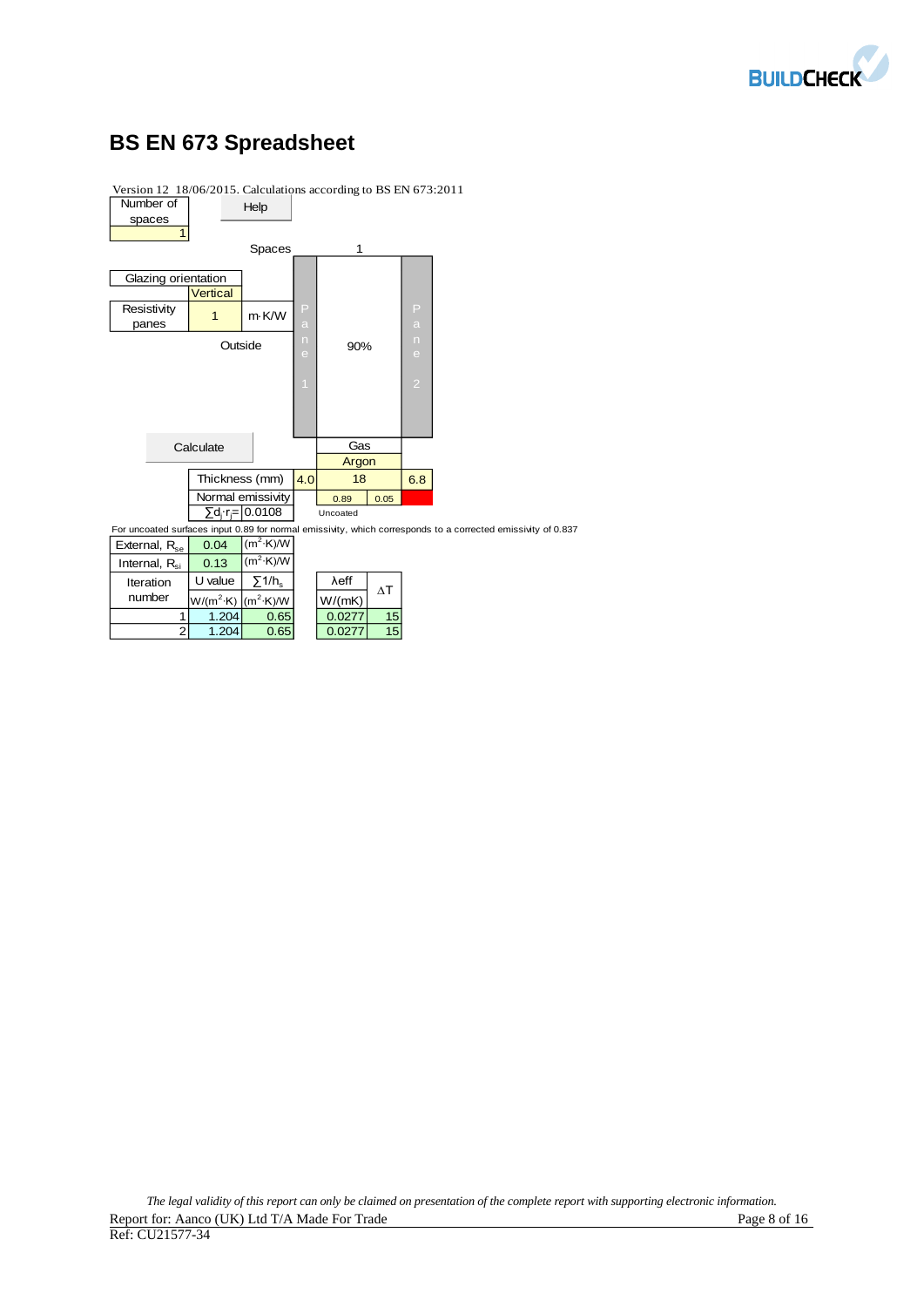

## **Spacer Conductivity**

|                                                                                                        | May 2014 - No. W21 - Revision index 3-06/2021 - valid until June 30th, 2023<br>'WARM EDGE' WORKING PARTY<br>BE<br>Only valid for use with<br>Data sheet Psi values for windows <b>Mature A. Seal ant</b><br>based on determination of the equivalent thermal conductivity of spacers by measurement<br><b>Edgetech Europe GmbH</b><br><i><b>Edgetech</b></i> Stadbacher Straße 2<br>Gladbacher Straße 23                                                                                                                                                                                                                                                                                                                                                                                                                                                                                                                                                                                                                                                                                                                                                                                                                                                                                                                |                                      |                             |                                    |                                |  |  |
|--------------------------------------------------------------------------------------------------------|-------------------------------------------------------------------------------------------------------------------------------------------------------------------------------------------------------------------------------------------------------------------------------------------------------------------------------------------------------------------------------------------------------------------------------------------------------------------------------------------------------------------------------------------------------------------------------------------------------------------------------------------------------------------------------------------------------------------------------------------------------------------------------------------------------------------------------------------------------------------------------------------------------------------------------------------------------------------------------------------------------------------------------------------------------------------------------------------------------------------------------------------------------------------------------------------------------------------------------------------------------------------------------------------------------------------------|--------------------------------------|-----------------------------|------------------------------------|--------------------------------|--|--|
|                                                                                                        | <b>Super Spacer Premium</b>                                                                                                                                                                                                                                                                                                                                                                                                                                                                                                                                                                                                                                                                                                                                                                                                                                                                                                                                                                                                                                                                                                                                                                                                                                                                                             |                                      | Spacer height in mm         | <b>Material</b>                    | Thickness d in mm              |  |  |
| Profile<br>description                                                                                 |                                                                                                                                                                                                                                                                                                                                                                                                                                                                                                                                                                                                                                                                                                                                                                                                                                                                                                                                                                                                                                                                                                                                                                                                                                                                                                                         |                                      | 4.7<br>Spacer category<br>Ε | <b>Mylar foil</b><br>Silicone foam | 0.10<br>4.7                    |  |  |
|                                                                                                        | Representative glass constructions                                                                                                                                                                                                                                                                                                                                                                                                                                                                                                                                                                                                                                                                                                                                                                                                                                                                                                                                                                                                                                                                                                                                                                                                                                                                                      | Motal with thermal break             | <b>Plastic</b>              | Wood                               | Wood/Matal                     |  |  |
| Repeatate fare potts                                                                                   |                                                                                                                                                                                                                                                                                                                                                                                                                                                                                                                                                                                                                                                                                                                                                                                                                                                                                                                                                                                                                                                                                                                                                                                                                                                                                                                         |                                      |                             |                                    |                                |  |  |
| Representative polivalise double<br>Sheet thermaly inculating glass<br>Sheet thermaly inculately finit | J<br>₽<br>16<br>4<br>Double-sheet insulating glass<br>$U_g$ -1.1 W/m%                                                                                                                                                                                                                                                                                                                                                                                                                                                                                                                                                                                                                                                                                                                                                                                                                                                                                                                                                                                                                                                                                                                                                                                                                                                   | 0.035                                | 0.031                       | 0.030                              | 0.031                          |  |  |
| Represent the palmatics and<br>deet thermally insulating glass                                         | J<br>Î<br>12<br>12<br>Triple-sheet insulating glass<br>U <sub>g</sub> =0.7 W/m%                                                                                                                                                                                                                                                                                                                                                                                                                                                                                                                                                                                                                                                                                                                                                                                                                                                                                                                                                                                                                                                                                                                                                                                                                                         |                                      |                             | 0.028                              | 0.029                          |  |  |
|                                                                                                        |                                                                                                                                                                                                                                                                                                                                                                                                                                                                                                                                                                                                                                                                                                                                                                                                                                                                                                                                                                                                                                                                                                                                                                                                                                                                                                                         |                                      |                             |                                    | $\lambda_{\rm eq, 25}$ in W/mK |  |  |
| ino Bommode<br>Womackatako wali                                                                        | Space between panes                                                                                                                                                                                                                                                                                                                                                                                                                                                                                                                                                                                                                                                                                                                                                                                                                                                                                                                                                                                                                                                                                                                                                                                                                                                                                                     | Space between panes in mm            |                             | Box 1 - h <sub>1</sub> = 5 mm      | $Bar 2 - h2 = 4.7$ mm          |  |  |
|                                                                                                        | 2<br>$\mathbf{1}$                                                                                                                                                                                                                                                                                                                                                                                                                                                                                                                                                                                                                                                                                                                                                                                                                                                                                                                                                                                                                                                                                                                                                                                                                                                                                                       | Can be used for all<br>spacer widths |                             | 0.24                               | 0.15                           |  |  |
|                                                                                                        | The equivalent thermal conductivity has been determined in accordance with the ift guideline WA-17engl/1 "Thermally im-<br>Characteristic values<br>proved spacers - Determination of the equivalent thermal conductivity by measurement". The representative linear heat<br>determined by:<br>transfer coefficients calculated in this way (representative psi values) apply to typical frame profiles and glazing for the<br>determination of the heat transfer coefficient U, of windows. They have been determined under the boundary conditions<br>(frame profiles, glazing, glass mounting depth, back covering, primary and secondary sealant) defined in the ift guideline<br>WA-OBengl/3 "Thermally improved spacers - Part 1: Determination of the representative Psi value for window frame pro-<br>files". This guideline also governs the area of validity and application of the representative psi values. In order to avoid<br>rounding errors, the psi values in the data sheet have been given at 0.001 W/mK. The method for the arithmetical determi-<br>nation of the psi values has an accuracy of ± 0.003 W/mK. Differences of less than 0.005 W/mK are not significant. For<br>ROSENHEIM<br>further information, refer to the Bulletin 004/2008 "Guide to Warm Edge" of Bundesverband Flachglas. |                                      |                             |                                    |                                |  |  |

*The legal validity of this report can only be claimed on presentation of the complete report with supporting electronic information.*  Report for: Aanco (UK) Ltd T/A Made For Trade **Page 9** of 16 Ref: CU21577-34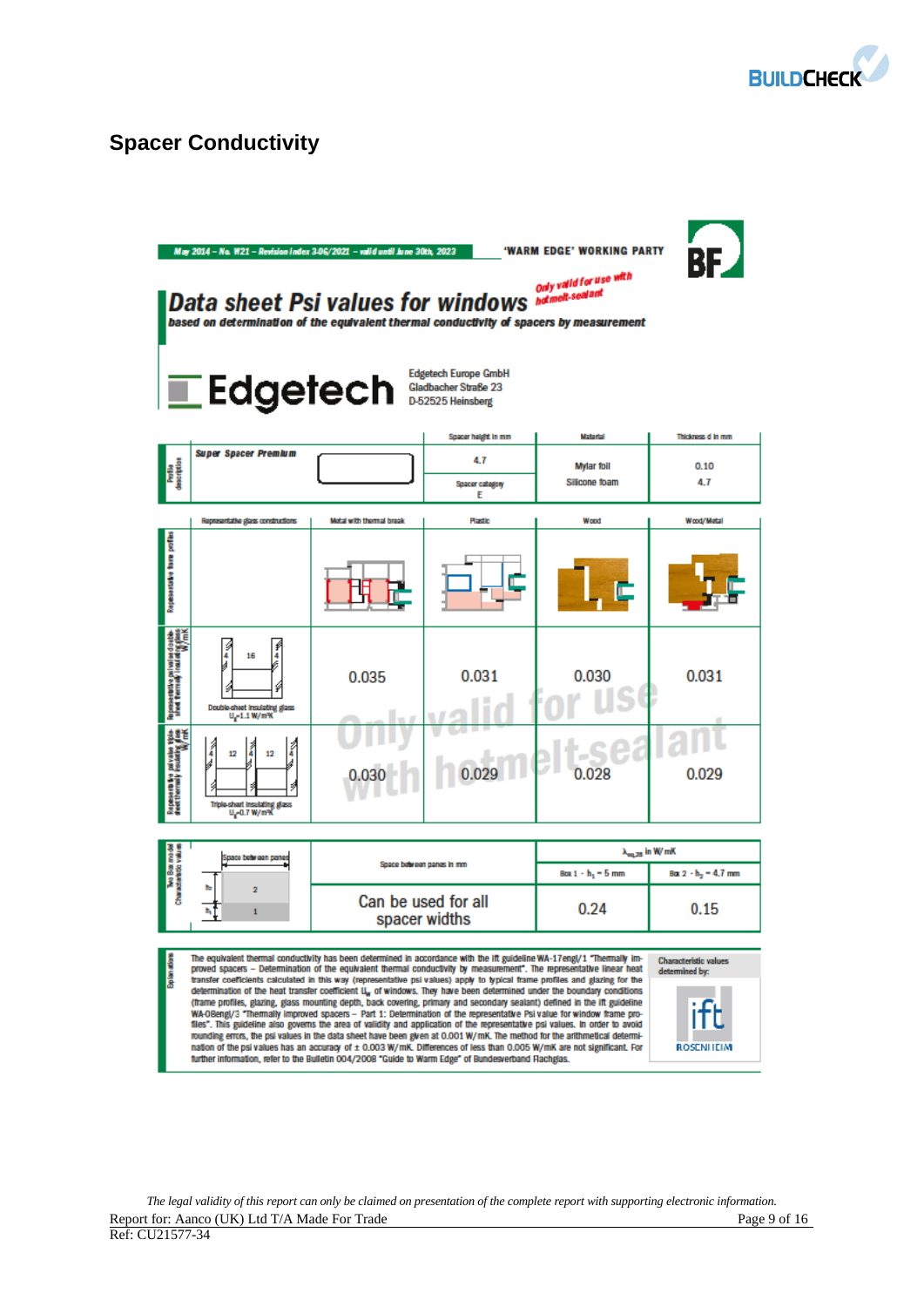

## **G-Value Source**

| ոпՈ<br><b>SAINT-GOBAIN</b>                                                                                                                                                                                                                                                                                                                                                       |                                                                                                                                                                                 |               |                                                                                                                                                                                                                                                                                                                                                                            | <b>CalumenLive</b><br>Friday, May 6, 2022                                                                                            |
|----------------------------------------------------------------------------------------------------------------------------------------------------------------------------------------------------------------------------------------------------------------------------------------------------------------------------------------------------------------------------------|---------------------------------------------------------------------------------------------------------------------------------------------------------------------------------|---------------|----------------------------------------------------------------------------------------------------------------------------------------------------------------------------------------------------------------------------------------------------------------------------------------------------------------------------------------------------------------------------|--------------------------------------------------------------------------------------------------------------------------------------|
|                                                                                                                                                                                                                                                                                                                                                                                  |                                                                                                                                                                                 |               | Glazing 1<br>Cavity 1<br>Glazing 2                                                                                                                                                                                                                                                                                                                                         | PLANICLEAR 4 mm<br>Argon 90% 18 mm<br>PLANITHERM TOTAL+ FG<br><b>PLANICLEAR 3 mm</b><br>PVB STANDARD 0.76 mm<br>PLANICLEAR 3 mm      |
| Last name: Sue Peatey<br>Country:<br><b>United Kingdom</b>                                                                                                                                                                                                                                                                                                                       |                                                                                                                                                                                 |               | Notes:                                                                                                                                                                                                                                                                                                                                                                     |                                                                                                                                      |
| <b>EXECUTE LUMINOUS FACTORS</b><br>Light Transmittance (TL)<br>Outdoor Reflectance (RLe)<br>Indoor Reflectance (RLI)<br>œ<br><b>THERMAL TRANSMISSION EN673-2011</b><br>Uq<br>Angle relative to the vertical<br><b>MANUFACTURING SIZES</b><br>Nominal Thickness<br>Weight<br><b>ACOUSTICS</b><br>40.<br>Rw (C;Ctr)<br>STC (ASTM E413)<br>OITC (ASTM E1332)<br><b>SAFETY CLASS</b> | EN410 (2011-04)<br>79%<br>13%<br>12%<br>1.2 W/(m <sup>z</sup> .K)<br>0°<br>28.76 mm<br>25.8 kg/m <sup>2</sup><br>EN 12758<br><b>N/A</b><br><b>N/A</b><br><b>N/A</b><br>EN 12600 | £ã.<br>a<br>⊛ | $\phi$ ENERGY FACTORS<br>Transmittance (TE)<br>Outdoor Reflectance (Ree)<br>Indoor Reflectance (Rel)<br>Absorptance A1 (AE1)<br>Absorptance A2 (AE2)<br>-0-SOLAR FACTORS<br>Solar Factor (g)<br>Shading Coefficient (SC)<br><b>COLOR RENDERING</b><br>Transmission (Ra)<br>Reflection (Ra)<br><b>ANTI-BURGLARY</b><br><b>Burglar Resistance</b><br><b>CARBON FOOTPRINT</b> | EN410 (2011-04)<br>59%<br>20%<br>17%<br>6%<br>15%<br>EN410 (2011-04)<br>0.72<br>0.83<br>99<br>90<br>EN 356<br>NPD/P1A<br>EN 15804+A2 |
| Pendulum Body Resistance                                                                                                                                                                                                                                                                                                                                                         | NPD/1B1                                                                                                                                                                         |               | Global Warming Potential (GWP)<br>(kg, CO2 equiw/m <sup>2</sup> ) European average                                                                                                                                                                                                                                                                                         | 47.58                                                                                                                                |



Calumen calculates the photometric characteristics and thermal transmission of glass using calculation algorithms which comply with the following standards: the European<br>standards EN 410 and EN 673, the infermational stand

*The legal validity of this report can only be claimed on presentation of the complete report with supporting electronic information.*  Report for: Aanco (UK) Ltd T/A Made For Trade Page 10 of 16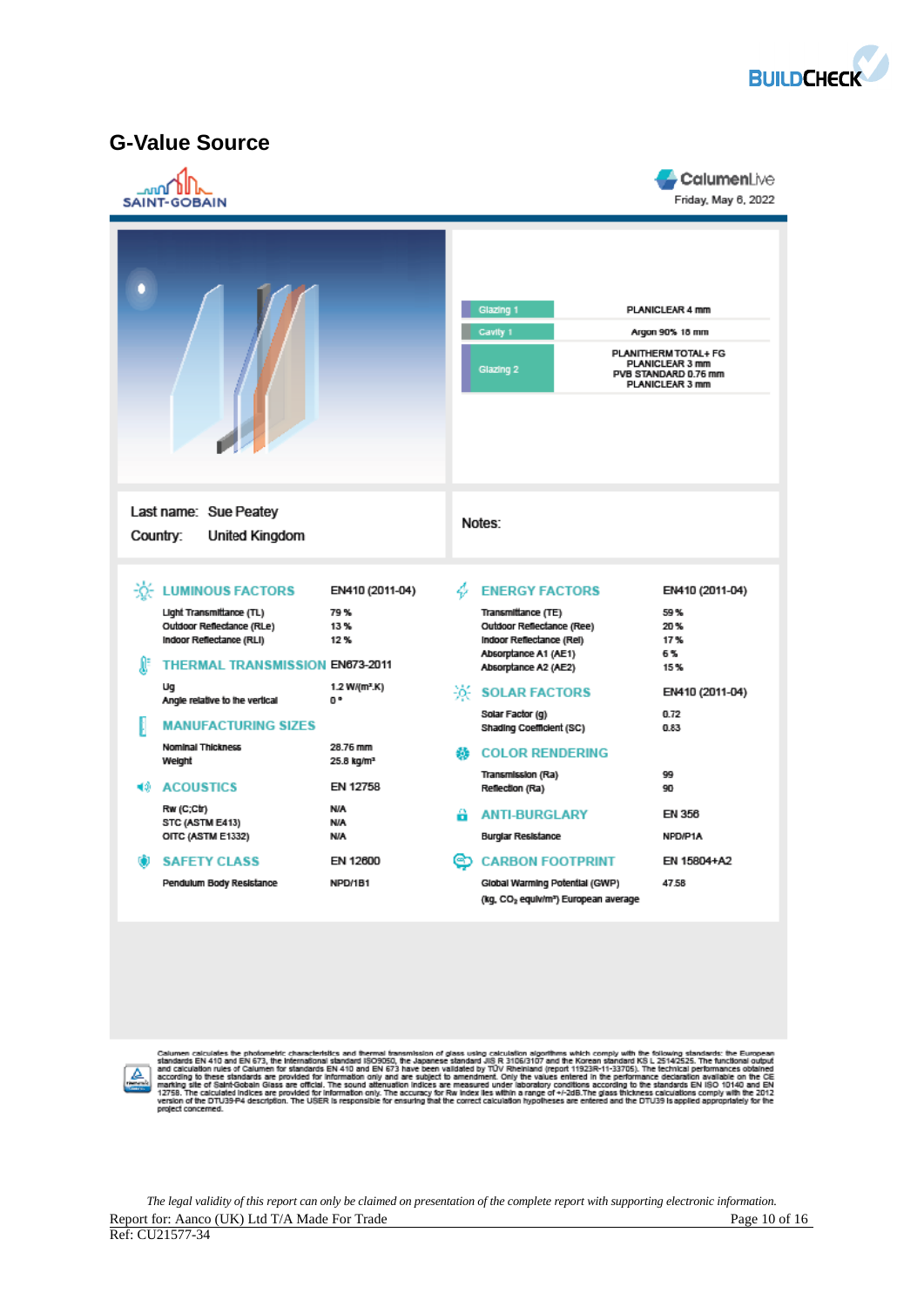

## **Air Leakage Test Evidence**

|  | <b>RIIII NCUCCK</b> |  |
|--|---------------------|--|

ź

| <b>Glazing Component</b>                    | <b>Specification</b>                                                   |
|---------------------------------------------|------------------------------------------------------------------------|
| Overall sealed unit:<br>1. Thickness (mm)   | $1.28$ mm                                                              |
| 1. Outer pane<br>2. Cavity<br>3. Inner pane | 1. 4mm clear toughened glass<br>2.20mm<br>3. 4mm clear toughened glass |

The above specimen description has been supplied by the client and not verified by Build Check.

Dimensions: Outer frame (w x h): 2500mm x 2180mm

#### $3.$ **Test Details**

Test Date: 14 April 2022

Test performed by: Angelo Wells

Test carried out at Build Check Ltd's test laboratory, Unit 3 Lincoln Park Business Centre, Lincoln Road, High Wycombe, HP12 3RD

Test conditions in accordance with standard.

#### 4. **Results**

| Average between positive and negative pressure |                                             |                                             |                                                       |                                             |                         |                         |
|------------------------------------------------|---------------------------------------------|---------------------------------------------|-------------------------------------------------------|---------------------------------------------|-------------------------|-------------------------|
|                                                |                                             | Positive pressure                           |                                                       | Negative pressure                           |                         | Mean                    |
| Air<br>Pressure                                | Net permeability<br>per m <sup>2</sup> area | Net permeability<br>per m opening<br>length | <b>Net</b><br>permeability<br>per m <sup>2</sup> area | Net permeability<br>per m opening<br>length | Per m <sup>2</sup> area | Per m opening<br>length |
| (Pa)                                           | (m <sup>3</sup> /h·m <sup>2</sup> )         | (m <sup>3</sup> /h·m)                       | (m <sup>3</sup> /h·m <sup>2</sup> )                   | (m <sup>3</sup> /h·m)                       | (m <sup>3</sup> /h·m)   | (m <sup>3</sup> /h·m)   |
| 50                                             | 0.15                                        | 0.06                                        | 0.10                                                  | 0.04                                        | 0.13                    | 0.05                    |

\* During the test, the chamber leakage was greater than 30% of the combined chamber and specimen leakage rate.

Report for: Aanco (UK) Ltd t/a Made For Trade<br>Ref: W22208-1

Page 3 of 4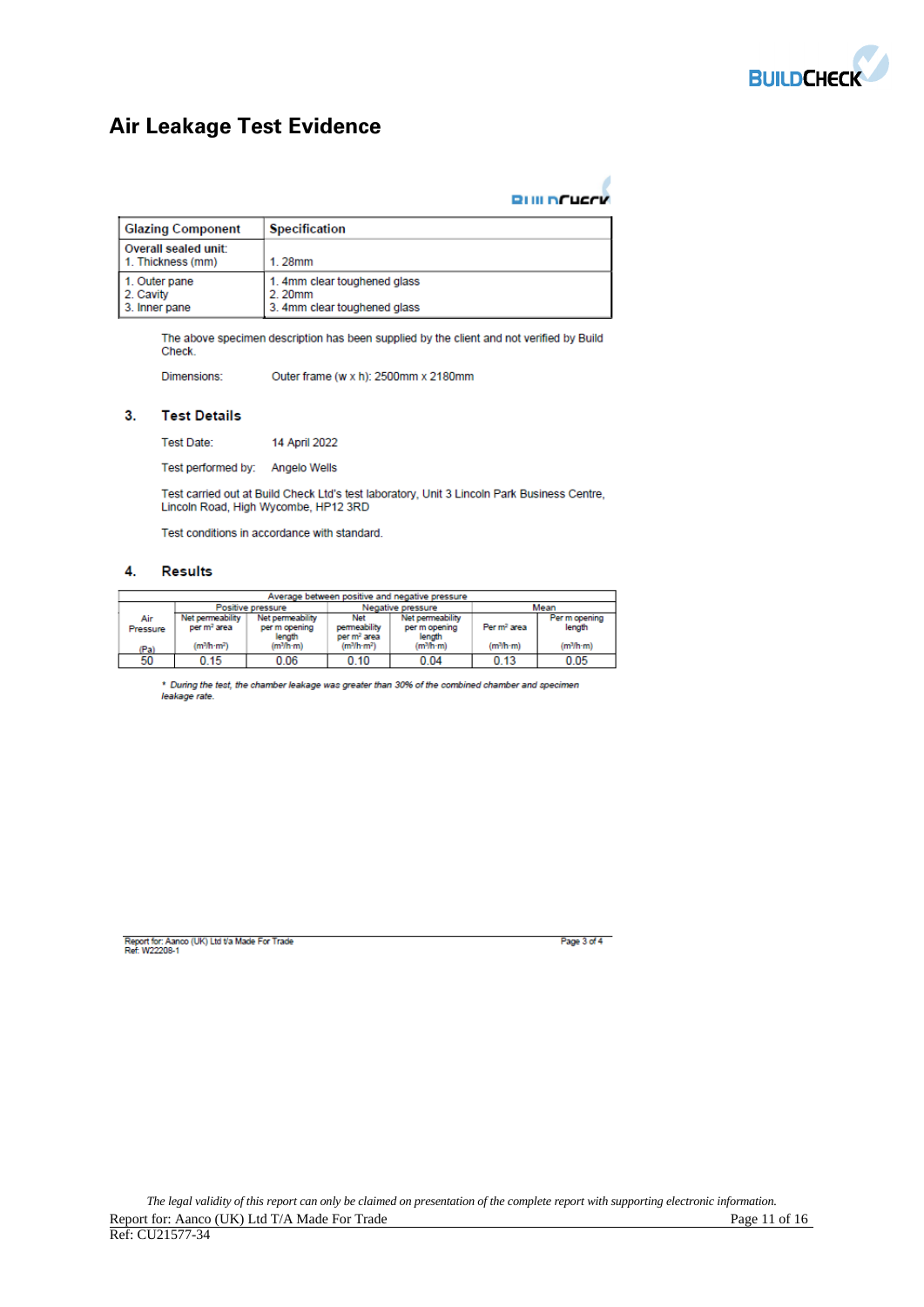

## **Appendix - Profile Drawings**

#### **Head**



| <b>Material</b>                               | <b>Thermal Conductivity W/(m.K)</b> |
|-----------------------------------------------|-------------------------------------|
| PVC-U Rigid, BS EN 10077-2                    | 0.17                                |
| PVC Flexible, BS EN 10077-2                   | 0.14                                |
| Aluminium, BS EN 10077-2                      | 160.0                               |
| Soda Lime Glass, BS EN 10077-2                | 1.0                                 |
| Superspacer Premium, IFT Rosenheim report 13- | 0.15                                |
| 002649-PR02 (declared value)                  |                                     |
| Hot Melt Butyl, BS EN 10077-2                 | 0.24                                |
| Polyurethane Foam, BS 10456                   | 0.05                                |
| EPDM, BS EN 10077-2                           | 0.25                                |
| Polyamide, BS EN 10077-2                      | 0.30                                |

*The legal validity of this report can only be claimed on presentation of the complete report with supporting electronic information.*  Report for: Aanco (UK) Ltd T/A Made For Trade Page 12 of 16 Ref: CU21577-34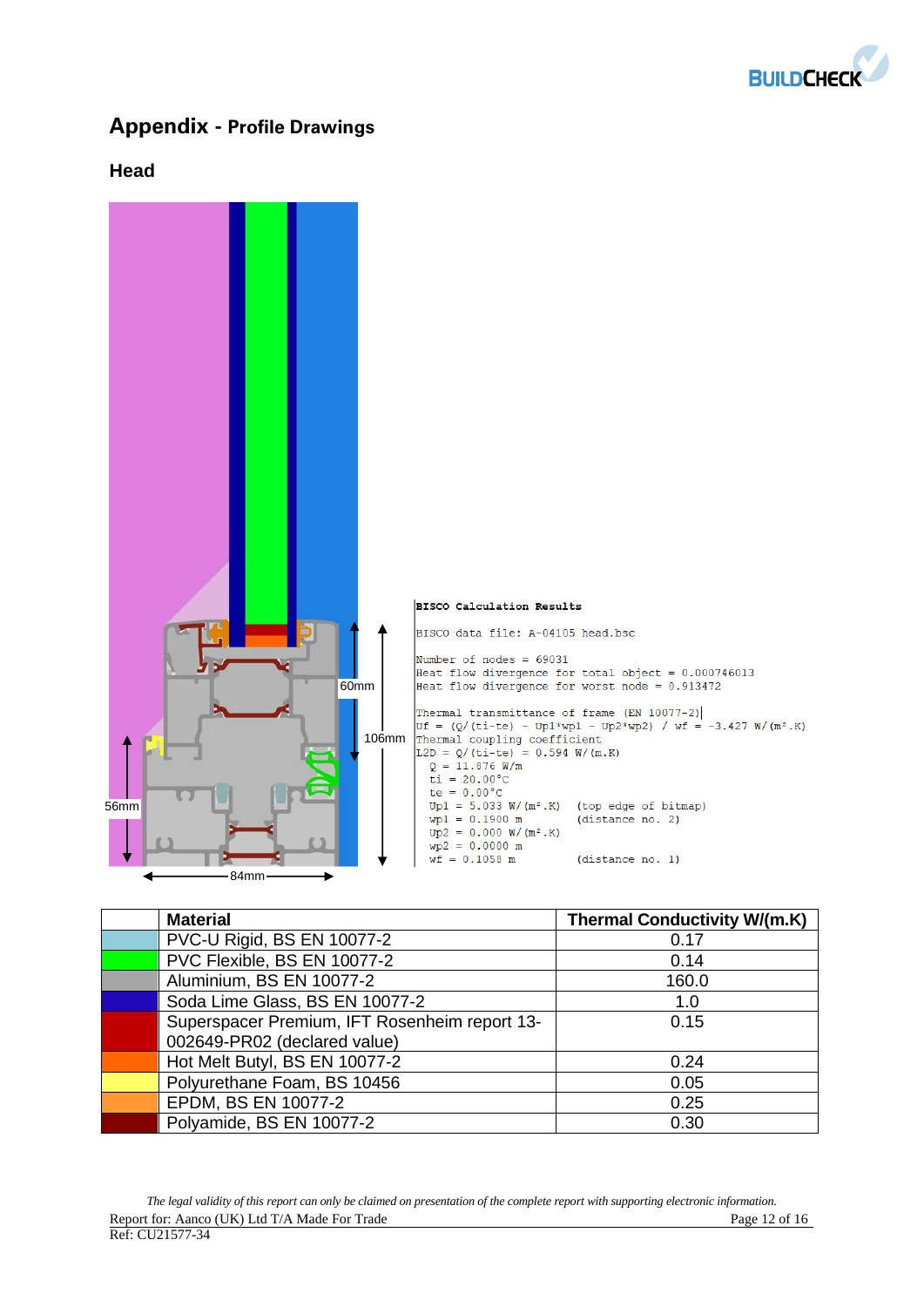



| <b>Material</b>                               | <b>Thermal Conductivity W/(m.K)</b> |
|-----------------------------------------------|-------------------------------------|
| PVC-U Rigid, BS EN 10077-2                    | 0.17                                |
| PVC Flexible, BS EN 10077-2                   | 0.14                                |
| Aluminium, BS EN 10077-2                      | 160.0                               |
| Soda Lime Glass, BS EN 10077-2                | 1.0                                 |
| Superspacer Premium, IFT Rosenheim report 13- | 0.15                                |
| 002649-PR02 (declared value)                  |                                     |
| Hot Melt Butyl, BS EN 10077-2                 | 0.24                                |
| Polyurethane Foam, BS 10456                   | 0.05                                |
| EPDM, BS EN 10077-2                           | 0.25                                |
| Polyamide, BS EN 10077-2                      | 0.30                                |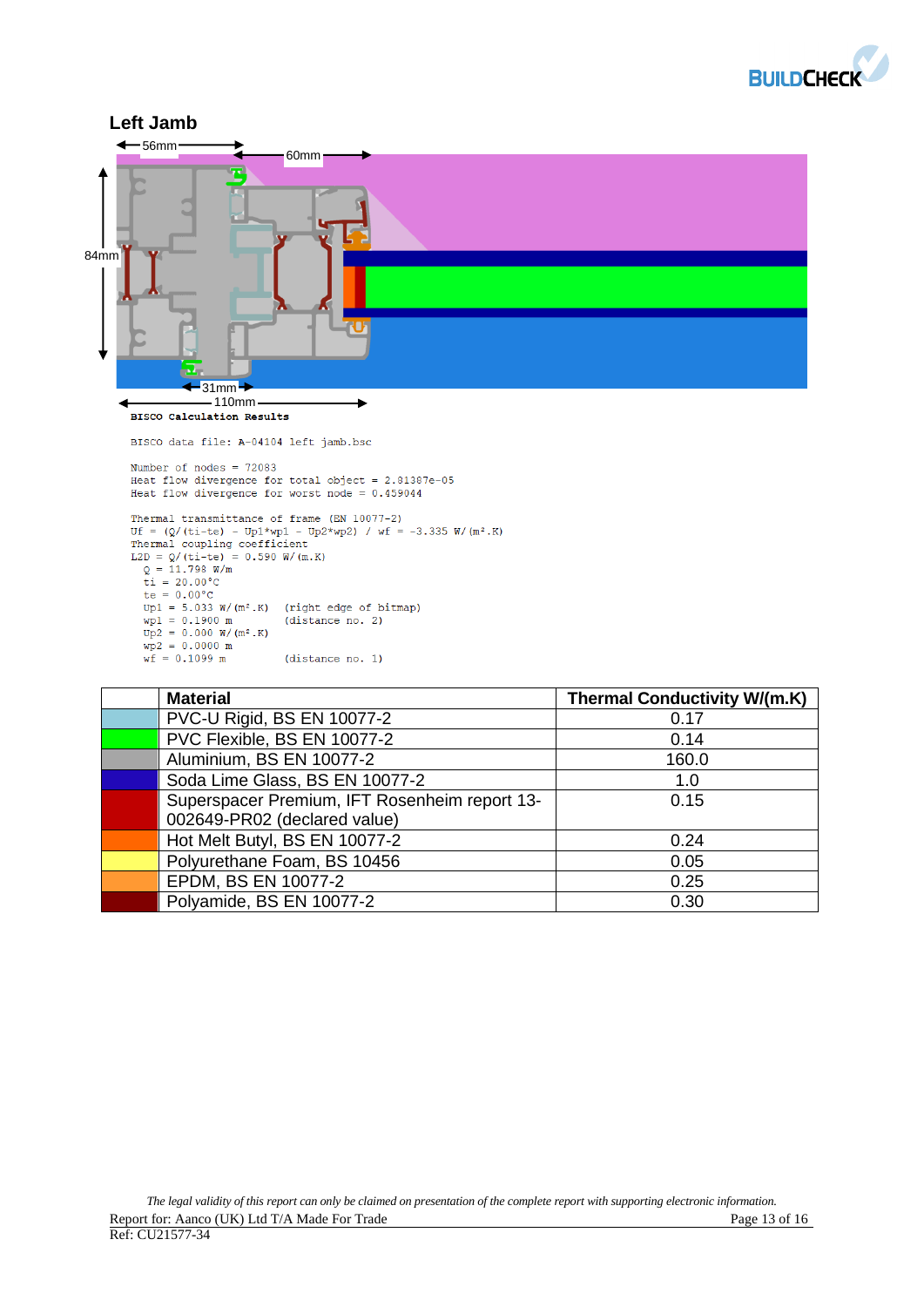![](_page_13_Picture_0.jpeg)

![](_page_13_Figure_1.jpeg)

```
Thermal transmittance of frame (EN 10077-2)
INSTRUCTED 1 USBN 10077-2)<br>Uf = (Q/(t-te) - Up1*wp1 - Up2*wp2) / wf = -3.453 W/(m<sup>2</sup> K)<br>Thermal coupling coefficient
L2D = Q/(t i - te) = 0.591 W/(m.K)Q = 11.813 W/m
  \bar{t}i = 20.00°C
  te = 0.00^{\circ}C
  Up1 = 5.033 W/(m^2.K)(right edge of bitmap)
  wp1 = 0.1900 m(distance no. 2)
  Up2 = 0.000 W/(m^2.K)wp2 = 0.0000 mwf = 0.1059 m(distance no. 1)
```

| <b>Material</b>                               | <b>Thermal Conductivity W/(m.K)</b> |
|-----------------------------------------------|-------------------------------------|
| PVC-U Rigid, BS EN 10077-2                    | 0.17                                |
| PVC Flexible, BS EN 10077-2                   | 0.14                                |
| Aluminium, BS EN 10077-2                      | 160.0                               |
| Soda Lime Glass, BS EN 10077-2                | 1.0                                 |
| Superspacer Premium, IFT Rosenheim report 13- | 0.15                                |
| 002649-PR02 (declared value)                  |                                     |
| Hot Melt Butyl, BS EN 10077-2                 | 0.24                                |
| Polyurethane Foam, BS 10456                   | 0.05                                |
| EPDM, BS EN 10077-2                           | 0.25                                |
| Polyamide, BS EN 10077-2                      | 0.30                                |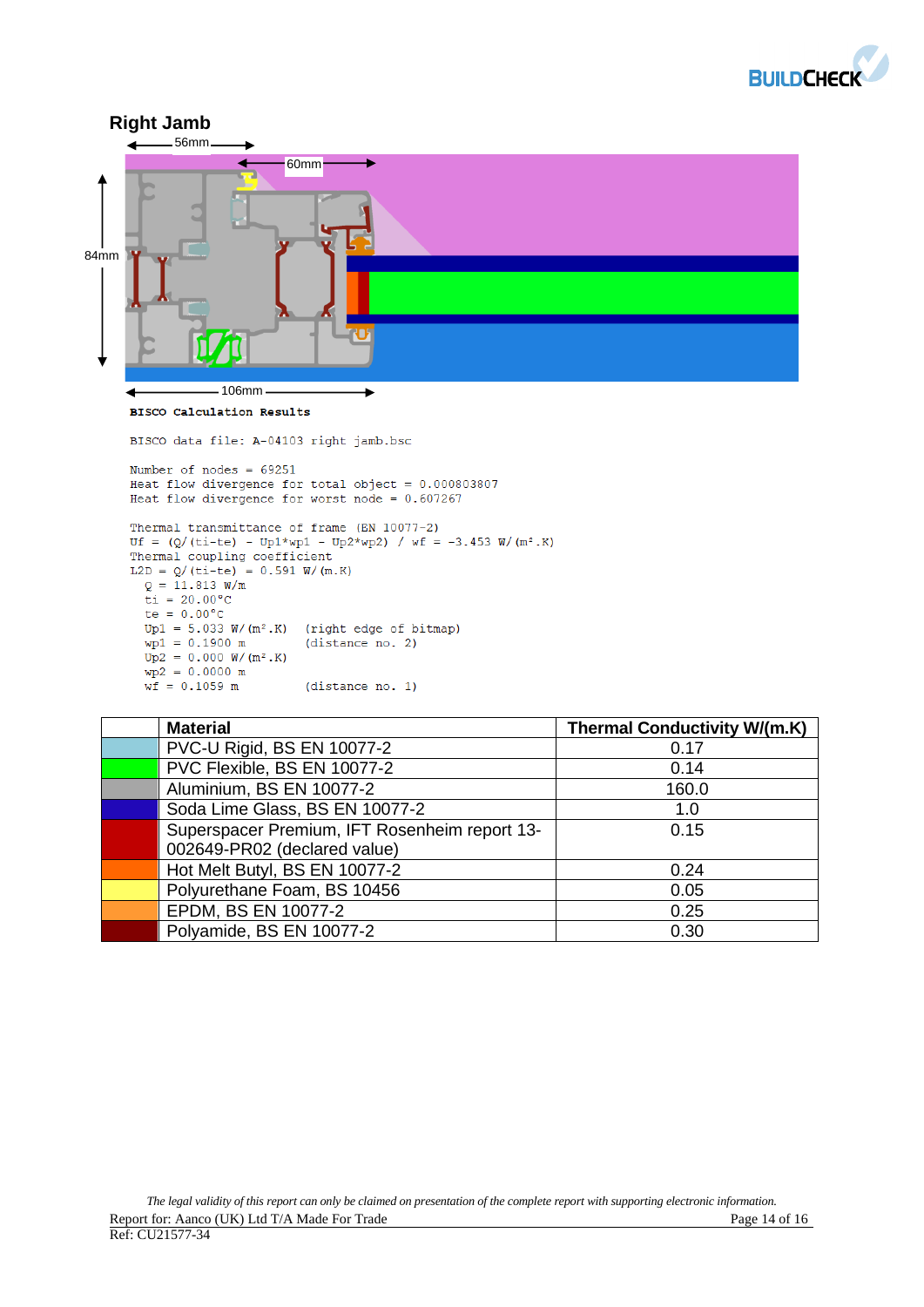![](_page_14_Picture_0.jpeg)

## **Threshold**

![](_page_14_Figure_2.jpeg)

| <b>Material</b>                               | <b>Thermal Conductivity W/(m.K)</b> |
|-----------------------------------------------|-------------------------------------|
| PVC-U Rigid, BS EN 10077-2                    | 0.17                                |
| PVC Flexible, BS EN 10077-2                   | 0.14                                |
| Aluminium, BS EN 10077-2                      | 160.0                               |
| Soda Lime Glass, BS EN 10077-2                | 1.0                                 |
| Superspacer Premium, IFT Rosenheim report 13- | 0.15                                |
| 002649-PR02 (declared value)                  |                                     |
| Hot Melt Butyl, BS EN 10077-2                 | 0.24                                |
| Polyurethane Foam, BS 10456                   | 0.05                                |
| EPDM, BS EN 10077-2                           | 0.25                                |
| Polyamide, BS EN 10077-2                      | 0.30                                |